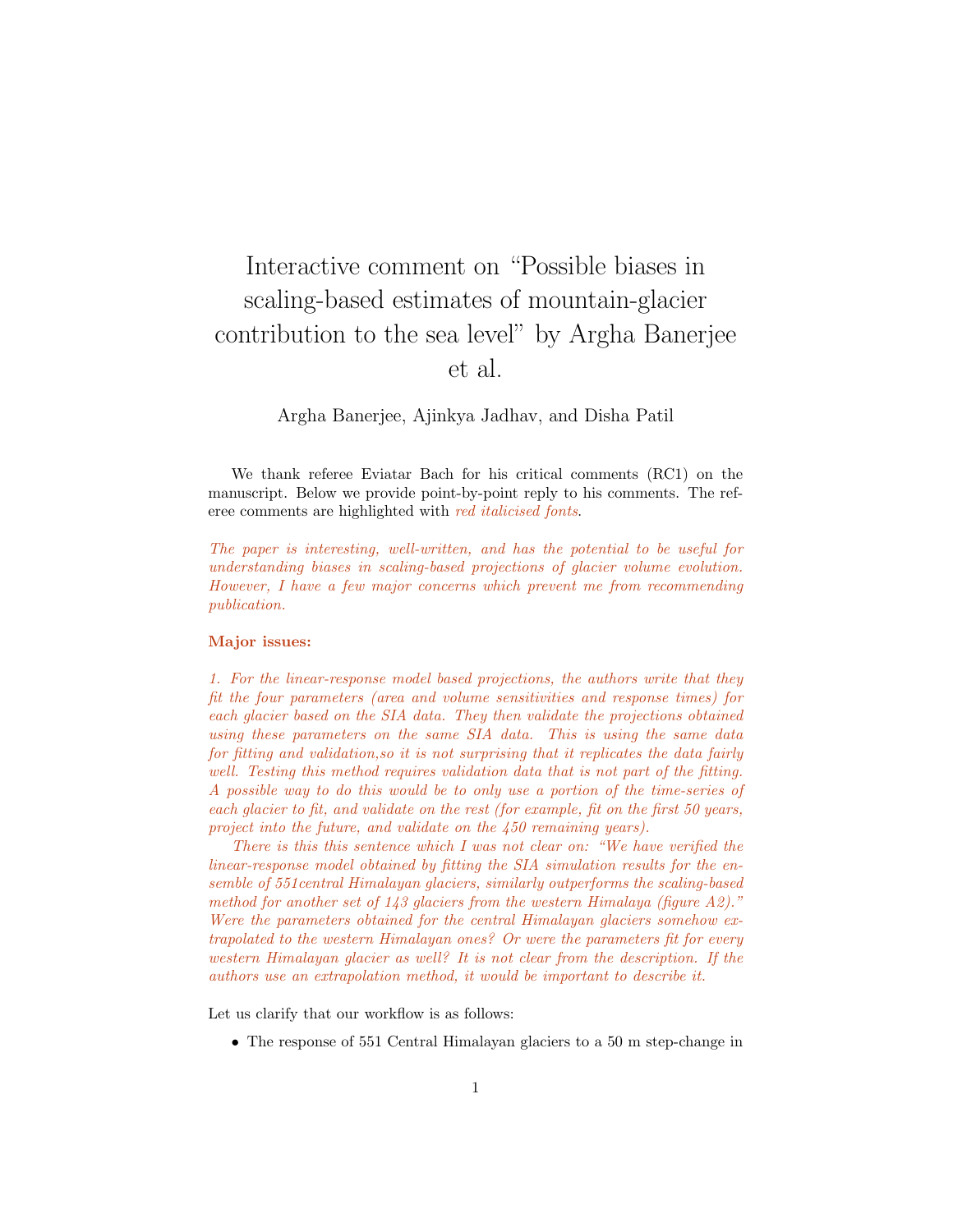ELA is modeled with SIA to generate time series of area and volume.

- The area and volume evolution curves are fitted to obtain  $\Delta V_{\infty}, \Delta A_{\infty}, \tau_A$ , and  $\tau_V$  for each of the glaciers.
- The response coefficients of the set of 551 glaciers obtained above are used to arrive at the following best-fit parameterisations.  $\frac{\Delta V_{\infty}}{V} = (1.65 \pm$  $(0.03)\alpha^*$  $\frac{\Delta A_{\infty}}{A} = (1.87 \pm 0.02)^{-1} \frac{\Delta V_{\infty}}{V}$  $\tau_A = (2.67 \pm 0.04)\tau^*$  $\tau_V = (0.647 \pm 0.003)^{-1} \tau_A$ where,  $\tau^* = -(\frac{b_t}{\gamma h} + \beta)^{-1}$  and  $\alpha^* = \tau^* \beta \delta E / \gamma h$ .
- These four expressions are then used to run the linear-response model first for the same 551 glaciers (main fig 6), and subsequently, for 143 western Himalayan glaciers (main fig A2). (We emphasise that for modeling the second set of 143 glaciers, the four equations stated above, the ones that were obtained from results for the set of 551 glaciers, were used without any further calibration).

We agree with the referee that a favourable comparison between linear-response model and SIA results for the set of 551 central Himalayan glaciers is not an independent validation of the linear response model. However, the reasonable performance of the exact same parameterisations for 143 western Himalayan glaciers can be considered an independent validation of the linear-response model presented here. We propose to move the figure A2 to the main text to highlight this.

To avoid the possibility of any confusion, we shall tabulate these expressions and summarise the rationale in the discussion section of the revised manuscript. We shall also discuss how this model can be applied to any other set of glaciers, and details like the data requirements etc. as suggested by the referee in his comments below.

2. The linear-response method is being proposed as an alternative to scalingbased methods for projecting glacier volume evolution. However, I am not clear on how this would be implemented in practice. The climate sensitivities  $\Delta V_{\infty}$ and  $\Delta A_{\infty}$  characterize the response of an initially steady-state glacier to a perturbation in the ELA. How can this be used to project evolution of a glacier that is already transient, and in a situation where it is not a single perturbation in the ELA, but that the ELA is continually rising?

Linear response model is excepted to be a good approximation even if the initial state is a transient one, as long as the glacier being modelled is close to a steady state. It is not essential that the initial state is strictly a steady state. However, an additional initial condition is needed to apply linear-response model to a transient state. A continuous ELA change can be implemented as the sum total of a series of discrete steps every year (say). The net response is given by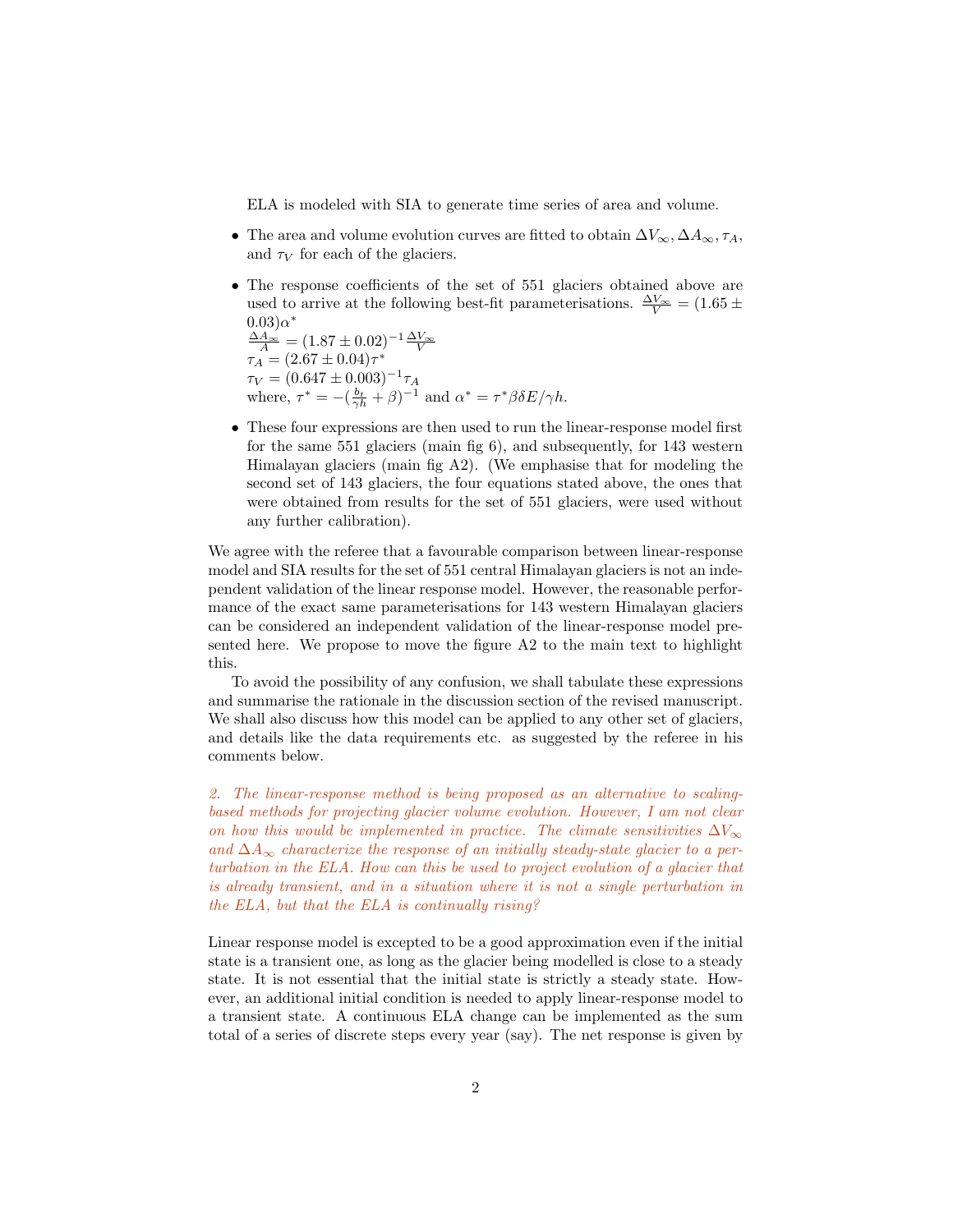a superposition of suitably delayed response profiles due to each of the steps. The above statements follow from the general solution of the linear-response equation,

$$
\Delta V(t) = \Delta V(0)e^{-t/\tau} + \frac{\Delta V_{\infty}}{\delta E} \int_0^t \Delta E(t')e^{-(t-t')/\tau}dt'.
$$

Here,  $\frac{\Delta V_{\infty}}{\delta E}$  is the climate sensitivity of glacier volume.  $\Delta V(0)$  is the initial departure from a steady state that can be obtained from the observed rate of volume change as  $\Delta V(0) = -\tau \frac{dV(0)}{dt}$ . A similar expression can be written down for area evolution as well. We propose to include these details in the discussion section of the revised manuscript.

3. Furthermore, it seems that the linear-response method would require a relatively long time-series of the area and volume evolution of each glacier in order to fit the parameters, which is often not available. I would like to see a discussion of the data requirements and feasibility for use in sea-level projections.

In principle, no further tuning is required as the paramterisation of the linear response properties of mountain glaciers have been obtained with the help of the ensemble of SIA glaciers. One only needs a method to compute balance gradient  $(\beta)$ , melt rate near terminus  $(b_t)$ , and mean thickness  $(h)$  for each of the glacier to obtain the response properties. However, since the parameterisation is obtained for an ensemble of Himalayan glaciers, there is a need to validate the parameterisations for various other regions in the world where the mass-balance profiles or the typical glacier geometry could be different. That can be achieved with similar SIA-based tw-dimensional simulation of a large enough ensemble of glaciers.

To apply the model on a global scale, data on glacier area and volume, and their rate of changes are required at the initial epoch to start the model run. Additionally, a mass-balance model is required to compute  $\beta$  and  $b_t$  for each of the glacier. Another requirement is a prescription to determine the change in terminus elevation as volume and area changes. Most of these inputs are quite similar to that needed for any analogous scaling-based model (eg, Radic et al., 2007). Again, we shall include these details in the discussion section of the revised manuscript.

4. Although it is true that there are a priori arguments for what the scaling exponent gamma should be, in practice it can be quite different, even for simulated glaciers (e.g., Radic et al., 2007). So for use of the scaling-based method as a statistical projection method it would be more fair, in order to compare to the linear-response method, to estimate the scaling exponent from the SIA runs. Although Radic et al. (2007, 2008)showed that the volume evolution over 100 years is not very sensitive to the exponent,this may be different for the 500-year simulations. Also, how were the constants of proportionality c determined for each glacier? In fact, we could expect that fitting the exponent and constant of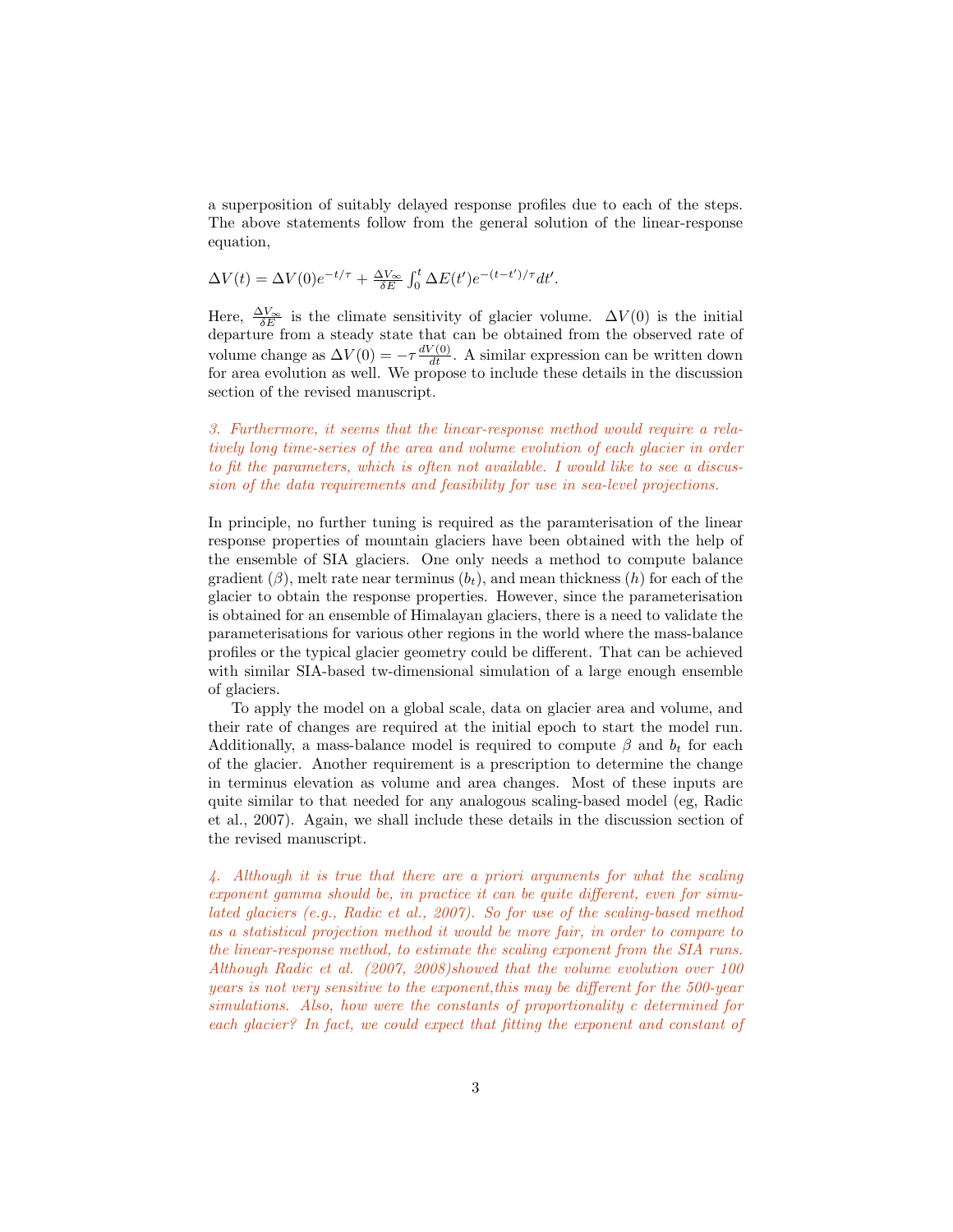proportionality individually for each glacier, as would be possible if a sufficiently long time-series data were available for every glacier, would considerably reduce the bias of the scaling-based method.

In the manuscript we followed the prescription of Bahr et al. (2015) and fitted for only c, setting  $\gamma$  equal to its theoretical value. We agree that in practice  $\gamma$ and c both are to be fitted for. For our synthetic glaciers simulated with SIA such a fit led to best-fit  $\gamma$  that was essentially the same as the theoretically predicted value - likely due to the idealisation involved in the models.

We have used a single fit-parameter  $c$  for all glaciers (Bahr et al., 2015). However, we emphasise that scaling evolution only requires the value of  $\gamma$ , and does not require that of  $c$  due to the assumed time-invariance (eq. 2 in the manuscript).

We disagree with the referee that fitting for c and  $\gamma$  for individual glaciers using available long-term observations can cure the bias in the scaling-based methods. It was clearly demonstrated in this manuscript that c is time-dependent. Therefore a constant  $c$  assumption would always lead to some bias in the long run. However, over shorter time scales, the suggested prescription may be useful - particularly if the drift in  $c$  is negligible.

#### Other issues:

1. The authors remove some glaciers from consideration in several parts of the paper, such as those that had fractional changes of more than 50% over 500 years, and those with response times higher than 300 years. Also, in another part of the paper, glaciers with large values of  $\Delta A_{\infty}/A$  are removed, and another cut-off on  $\Delta V_{\infty}/V$  is imposed. I don't see an adequate justification of why these were removed,and doing so biases the results.

We agree with the reviewer that rejecting several modeled glaciers at various stages is confusing. The criticism is well taken and our arguments and proposed changes as detailed below.

First of all, the cut-off on fractional changes in area/volume (assumed to be 50% in the manuscript) are necessary as linear-response theory only works for relatively small deviations. We checked that our results is more or less independent of the actual value of the cut-off. For example, the model performance for the set of glaciers with fractional changes of less than 20% are shown in Figure 1 below.

We propose to remove the cut-offs used while fitting for glacier response properties (the excluded points were denoted by black circles in main fig 2, 3 and 5). This lead to small insignificant changes in the best-fit coefficients appearing in the expressions for linear-response properties.

A cut-off of  $\tau_A < 300$  years (Please note that as  $\tau_A > \tau_V$ , it is enough to put a cut-off on only  $\tau_A$ ) was applied as our simulation period is 500 years, and response times much larger than that may not be estimated accurately. The actual value of the cut-off is somewhat arbitrary though. For example, we had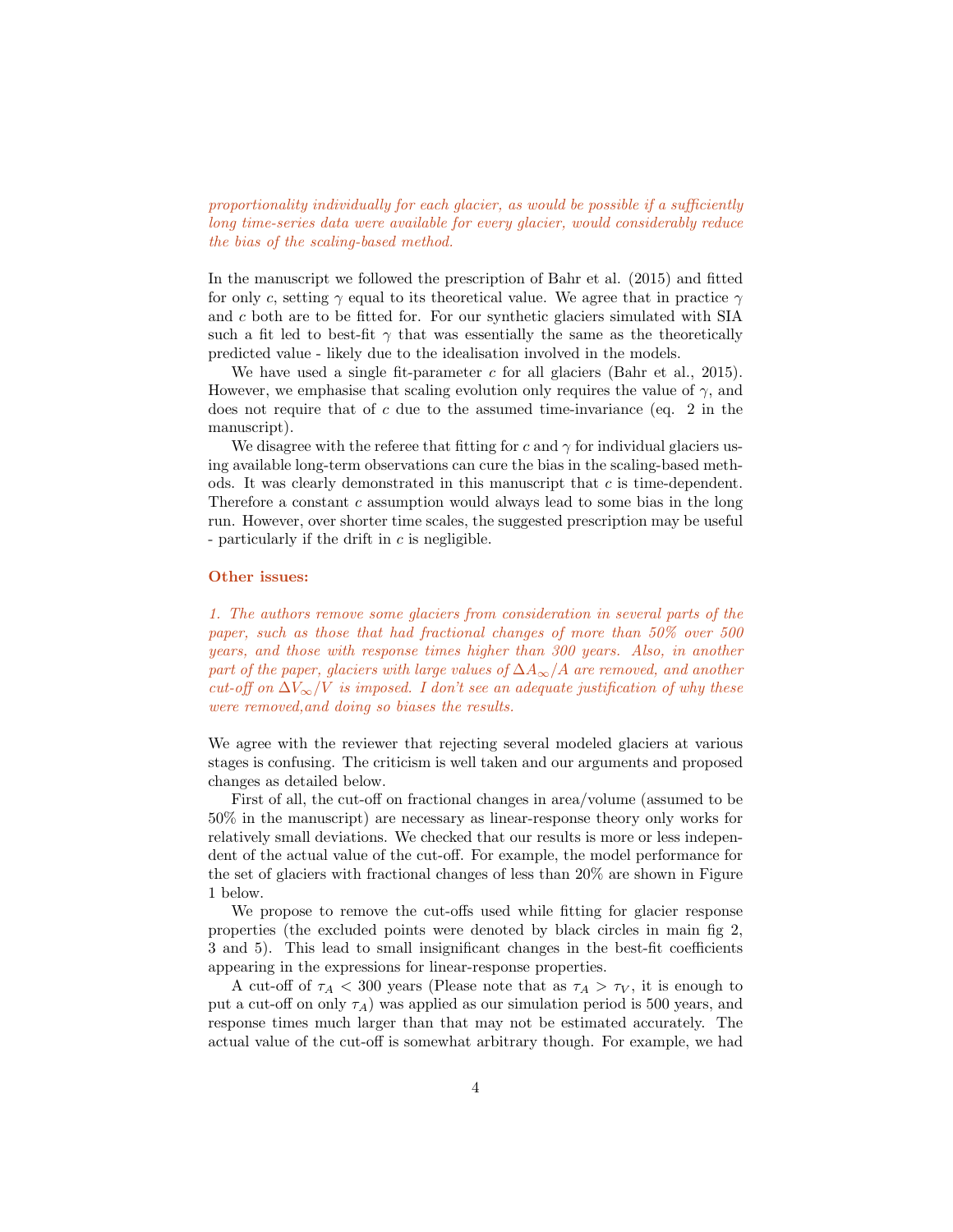

Figure 1: A comparison of model performance for the set of 246 glaciers with fractional changes of less 20%.

verified that setting the cut-off at, say 500 years, does not affect the linearresponse parameterisations within a few percent of so. The nature of model outputs is insensitive to the precise cut-off value (see Figure 2 below). However, to be on the safe side we have used a response-time cutoff of 300 years. It can



Figure 2: A comparison of model performance for the set of 582 glaciers with response time less than 500 years.

be seen Figure 3A below that without the best-fit  $\tau_A$  for individual glaciers are likele overestimated when they are larger than 500 years or so. As a result the linear relationship between  $\tau_A$  and  $\tau_V$  breaks downhere. This is also confirmed by Figure 3B below, where we have shown the best-fit exponential decay lead to larger estimates for  $\tau_A$  when a small part of the intial profile is fitted for. Based of these arguments, we believe an appropriate cutoff on response time - one that is less than 500 years or so - is necessary to obtain accurate parameterisation of the same.

We propose to include all the details mentioned here related to cutoffs applied as supplementary material with the revised manuscript.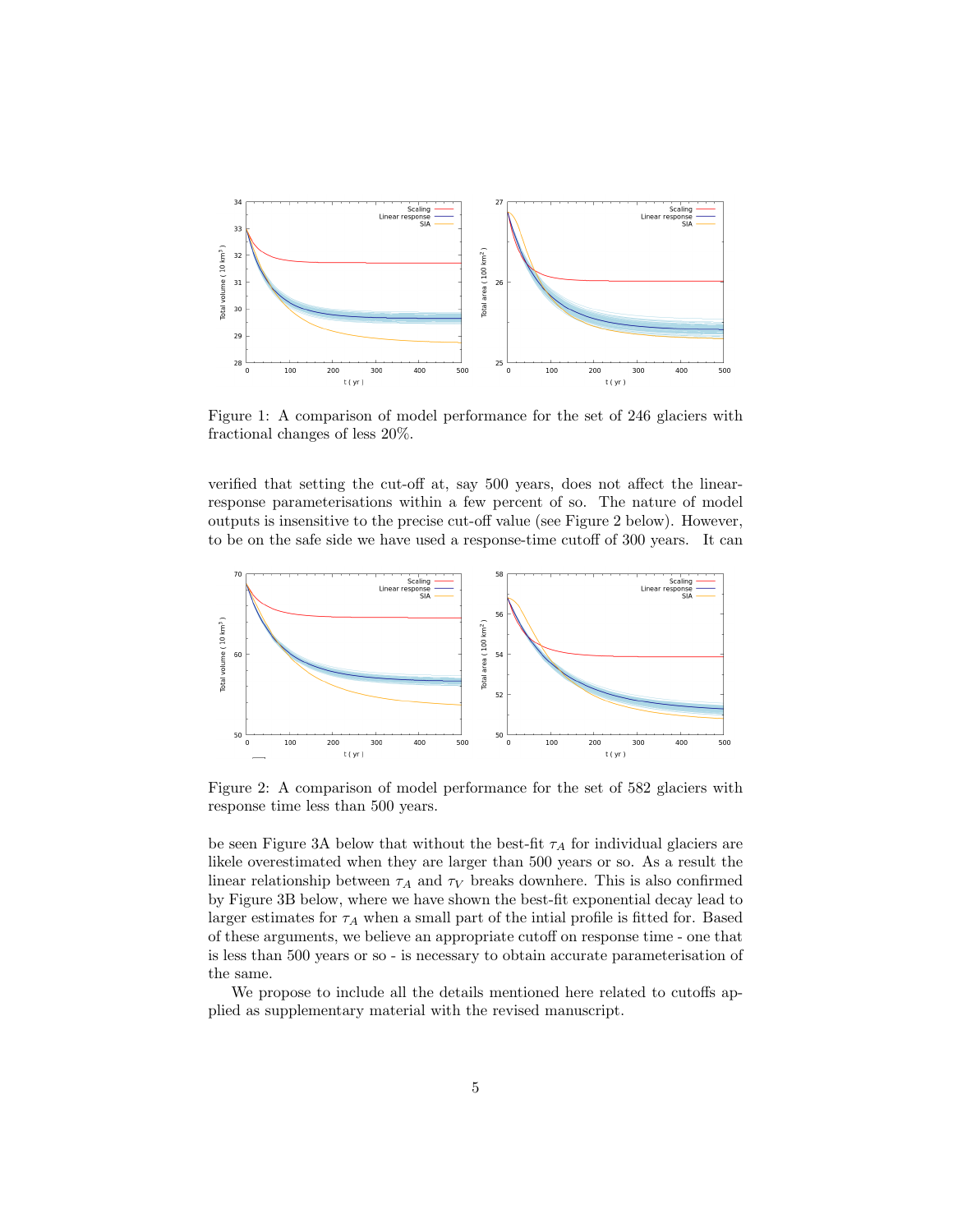

Figure 3: (A) For glaciers with  $\tau_A$  comparable or larger than simulation period of 500 years, best-fit  $\tau_A$  values are overestimated. This leads to a breakdown of the linear relationship between  $\tau_A$  and  $\tau_V$ . (B) As an illustration, we show fits to the timeseries of area for one of the 551 glacier over the first 200, 300, 400, and 500 years (solid lines) which obtain response time of  $7 \times 10^6$ , 557, 312, and 257 years, resepctively.

## 2. "The minor differences are due to the time-invariant scaling assumption made here." Please clarify in more detail what is the difference between your derivations and those of Harrison (2001).

The differences arise out of our use of scaling to relate  $\Delta V$  and  $\Delta A$ , namely,  $\Delta V = \gamma h \Delta A$ , that is used to obtain the expression of  $\tau_v = -(\frac{b_t}{\gamma h} + \beta)^{-1}$ .

In contrast, Harrison et al. (2001) used  $\Delta V = H \Delta A$  where H is a "thickness" scale" to get,  $\tau_v = -(\frac{b_t}{H} + \beta)^{-1}$ .

Since sensitivities are proportional to response time the same factor of  $\gamma$ also appears in our expression of climate sensitivities. That is not the case for corresponding expressions of Harrison et al. (2001).

## 3. In Fig. 1B, scaling the SIA results by 10 for visual comparison is confusing. It's also hard to distinguish which are the thick and thin lines.

We proposed to replace the figure with the following one (see Figure 4 below) where we plotted results for 10 glaciers and did not scale the SIA results.

#### Minor issues: ...

We thank the referee for pointing out the typographical errors which we shall correct in the revised version of this manuscript.